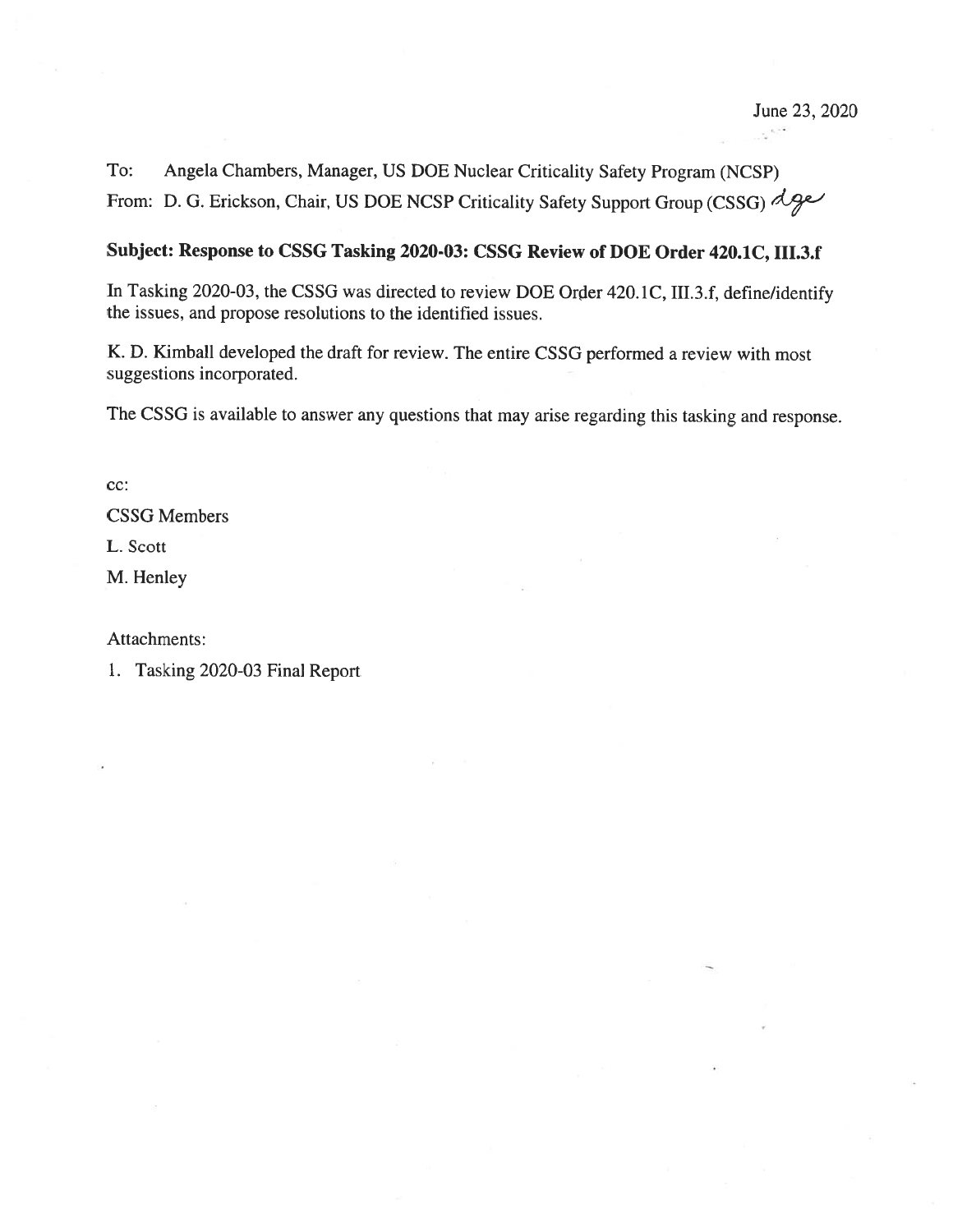# **Attachment**

# **Tasking Report 2020-03 - CSSG Review of DOE Order 420.1C, III.3.f**

Department of Energy Criticality Safety Support Group June 2020

| <b>Table of Contents</b>                                                                           |  |
|----------------------------------------------------------------------------------------------------|--|
|                                                                                                    |  |
|                                                                                                    |  |
|                                                                                                    |  |
| Historical Evolution of DOE Orders/Standards Regarding Nuclear Criticality Safety and Design Basis |  |
|                                                                                                    |  |
|                                                                                                    |  |
|                                                                                                    |  |
|                                                                                                    |  |
|                                                                                                    |  |
|                                                                                                    |  |
|                                                                                                    |  |
|                                                                                                    |  |

# <span id="page-1-0"></span>Acronyms

| <b>American Nuclear Society</b>          |  |
|------------------------------------------|--|
| <b>Criticality Safety Support Group</b>  |  |
| <b>Central Technical Authority</b>       |  |
| Department of Energy                     |  |
| <b>Documented Safety Analysis</b>        |  |
| <b>Nuclear Criticality Safety</b>        |  |
| <b>NPH Design Category</b>               |  |
| National Nuclear Security Administration |  |
| Natural Phenomena Hazards                |  |
| <b>Performance Category</b>              |  |
| Structures, Systems, or Components       |  |
|                                          |  |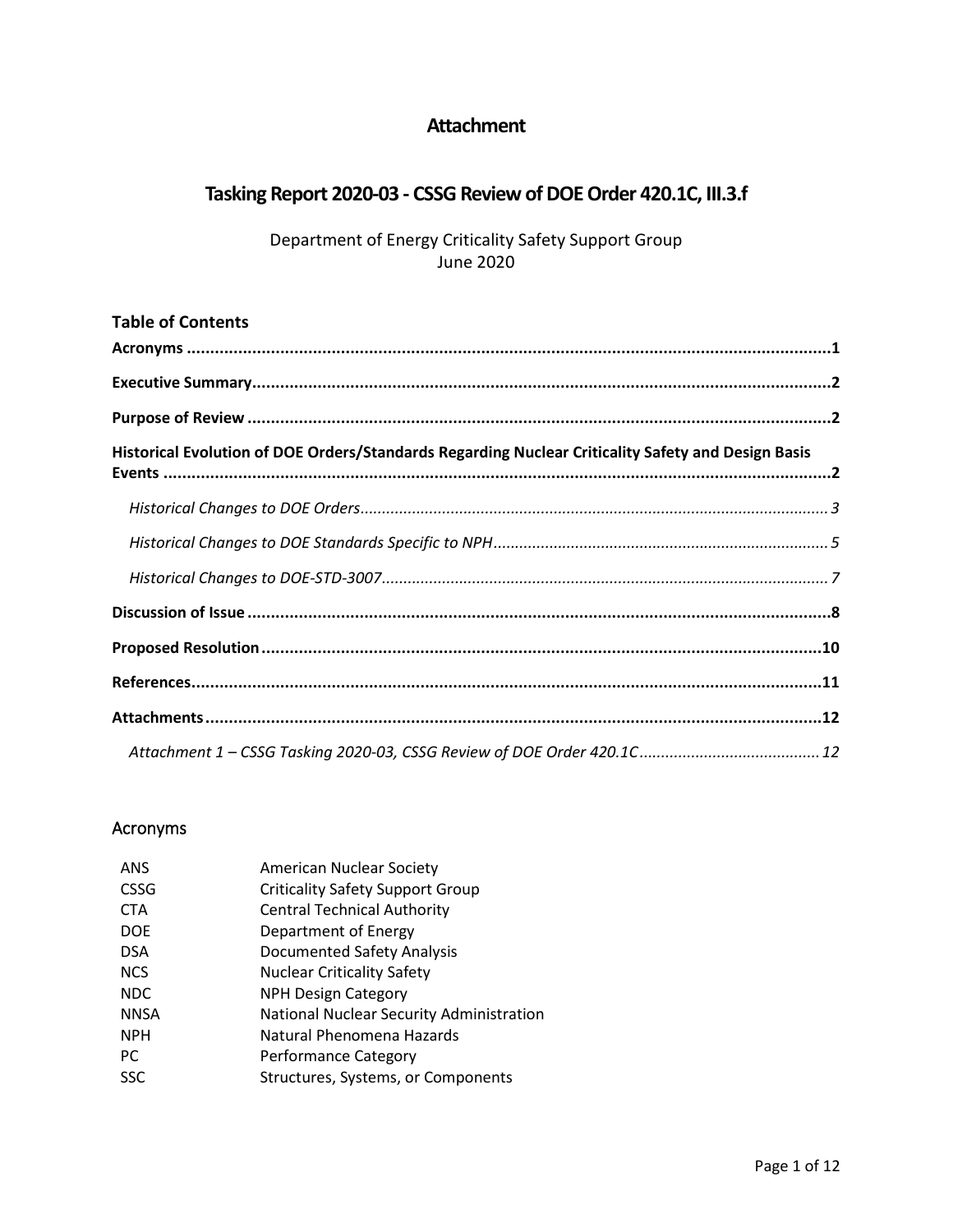### <span id="page-2-0"></span>**Executive Summary**

Department of Energy (DOE) Order 420.1C, Chapter III, 3.f, has not been changed to reflect recent revisions in the standards associated with the application of Nuclear Criticality Safety (NCS) for Natural Phenomena Hazards (NPH). The Chapter III.3.f requirement invokes actions beyond the NCS process analysis requirement and requires approval of deficiencies in design to be different than that for all other NPH design deficiencies noted in Chapter IV of the Order. The requirement is also inconsistent with DOE-STD-1020-2016 consequence criteria regarding application to safety SSCs. This tasking response provides simple, but specific recommendations for revising DOE Order 420.1C and DOE-STD-3007-2017. Revisions to other DOE directives are not required. These recommended changes will bring consistency between the Order and recent revisions to DOE standards pertaining to the NCS analysis of NPH events.

### <span id="page-2-1"></span>**Purpose of Review**

The purpose of this Criticality Safety Support Group (CSSG) tasking report is to review an issue regarding the treatment of design basis events within nuclear criticality safety as directed by Department of Energy (DOE) Order 420.1C, *Facility Safety*. This Order has not been revised since various DOE Standards have been changed that provide guidelines in this area. A review of the evolution of DOE Orders and Standards related to the evaluation of Design Basis Events (DBE) (specifically Natural Phenomena Hazards (NPH)) as it applies to the field of Nuclear Criticality Safety (NCS) is provided. This historical review is used to put context to the issue related to the application of DOE Order 420.1C requirements. A discussion of the issue and a recommendation for resolution are then presented in this tasking report.

# <span id="page-2-2"></span>**Historical Evolution of DOE Orders/Standards Regarding Nuclear Criticality Safety and Design Basis Events**

### DOE Order 420.1C, Section III, 3.f states:

*Criticality safety evaluations must show that entire processes involving fissionable materials will remain subcritical under normal and credible abnormal conditions, including those initiated by design basis events.*

The first part of the requirement is a restating of the process analysis requirement of ANSI/ANS-8.1- 2014 (R2018), Section 4.1.2 that has been in effect since the issuance of the first NCS consensus standards. The addition of the phrase regarding design basis events, however, has generated confusion within the nuclear criticality safety community because design basis events have very little explicit treatment in the American Nuclear Society (ANS) 8-series of standards. The views among the DOE NCS community range from treating design basis events as an abnormal change in process condition requiring the use of the double contingency principle to fulfill the Process Analysis requirement, to the position that a design basis event is entirely outside the scope of a change in process condition and shouldn't be evaluated. An example of this confusion is presented in a recently submitted exemption request by a DOE facility and the subsequent issuance of a National Nuclear Security Administration (NNSA) memorandum (dated July 15, 2019) documenting the Central Technical Authority (CTA) position to try to clear up the requirement. Regardless of the position taken by NCS engineers, the requirement to address design basis events is clearly stated in DOE Order 420.1C.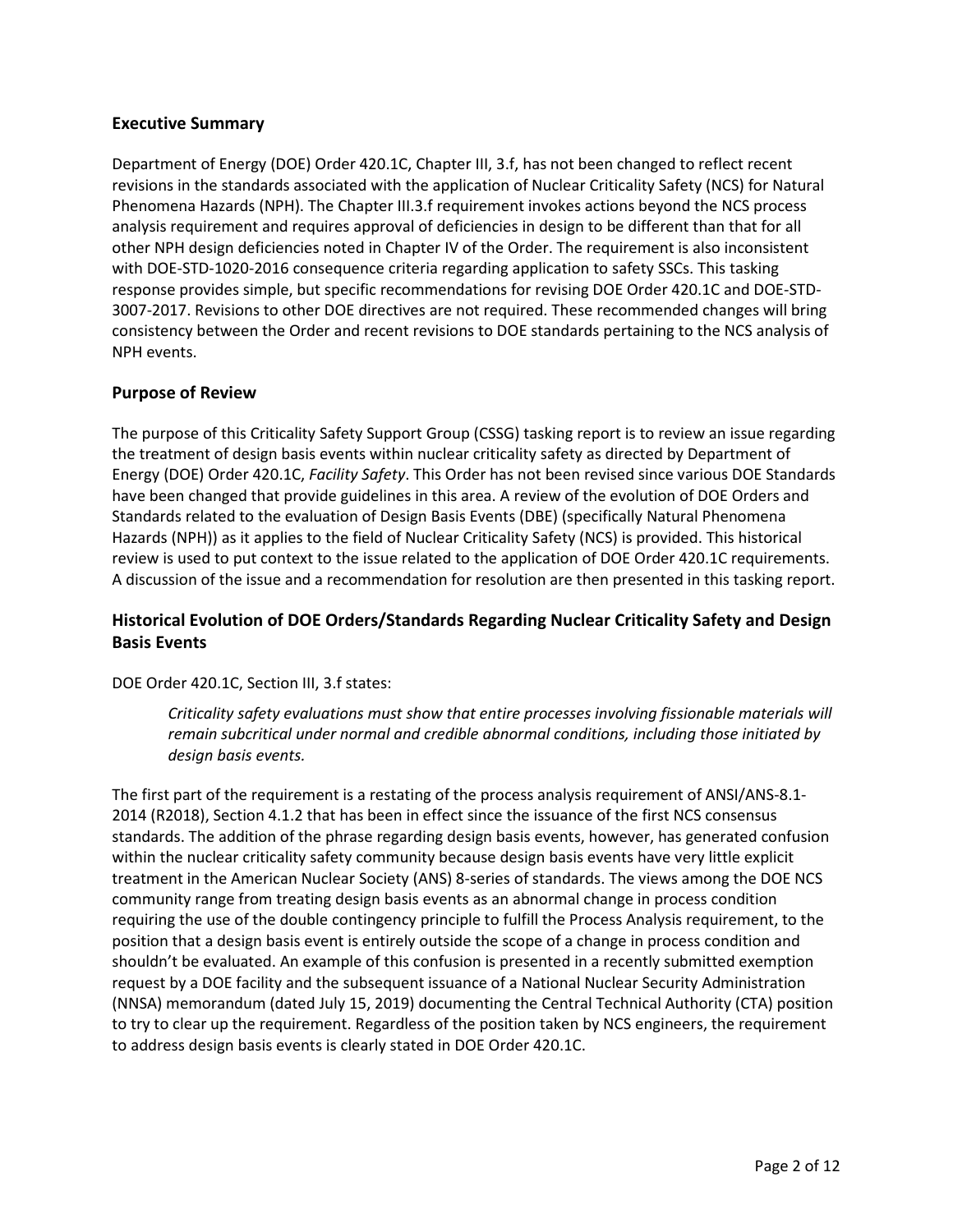A historical review of the DOE orders and the associated DOE standards is necessary to understand the root of the confusion regarding design basis events and nuclear criticality safety. The following sections provide information on how the directives have evolved.

| <b>DOE Order</b>    | <b>Relevant Requirement on Design Basis</b>                                                                                                                                                                                                                                                                                                                                                                                                | <b>Impact on the NCS Analysis Process for</b>                                                                                                                                                                                                                                                                                                                                                                                                                                                                                                                                                                       |
|---------------------|--------------------------------------------------------------------------------------------------------------------------------------------------------------------------------------------------------------------------------------------------------------------------------------------------------------------------------------------------------------------------------------------------------------------------------------------|---------------------------------------------------------------------------------------------------------------------------------------------------------------------------------------------------------------------------------------------------------------------------------------------------------------------------------------------------------------------------------------------------------------------------------------------------------------------------------------------------------------------------------------------------------------------------------------------------------------------|
|                     | <b>Events and NCS</b>                                                                                                                                                                                                                                                                                                                                                                                                                      | <b>NPH or DBE</b>                                                                                                                                                                                                                                                                                                                                                                                                                                                                                                                                                                                                   |
| 05480.24<br>(1992)  | The order does not explicitly address<br>design basis events or natural<br>phenomena hazards in the NCS section.<br>However, this order contains many<br>deviations from the ANS-8 standards<br>that created confusion in developing<br>nuclear criticality safety evaluations.<br>The major deviation was a rewording of<br>the double contingency principle.                                                                             | DBEs or NPH events as typically applied<br>in the Documented Safety Analysis<br>(DSA) process (i.e., a bounding<br>consequence event) were not typically<br>addressed in NCS evaluations.<br>However, some DBEs were typically<br>addressed on the process level under<br>the concept of changes to process<br>conditions. For example, loss of<br>container spacing due to a variety of<br>initiators, including an earthquake<br>short of building collapse, or a localized<br>fire that introduced moderation.<br>However, other design basis events<br>such as tornado strikes were not<br>typically addressed. |
| 0420.1<br>(9/1995)  | Replaced DOE Order 5480.24; however,<br>direction was essentially the same as<br>the prior order. Section 4 of this Order,<br>introduced general requirements<br>regarding NPH events for new facilities<br>that was not NCS specific. An<br>evaluation was to be performed for<br>existing facilities "when there is a<br>significant degradation in the safety<br>basis for the facility". A plan was to be<br>developed for deviations. | NCS was not specifically called out in<br>the order under the section for NPH.<br>Under a general review, NCS safety<br>significant and safety class structures,<br>systems, and components would be<br>evaluated as part of the NPH<br>evaluation. The existing facility<br>evaluation required by the Order was<br>not required to be in an NCS<br>evaluation.                                                                                                                                                                                                                                                    |
| O420.1A<br>(5/2002) | There were three changes to 420.1<br>prior to the issuance of 420.1A. None<br>of these changes were significant with<br>respect to NCS.                                                                                                                                                                                                                                                                                                    | No new or changed requirements were<br>made.                                                                                                                                                                                                                                                                                                                                                                                                                                                                                                                                                                        |

# <span id="page-3-0"></span>Historical Changes to DOE Orders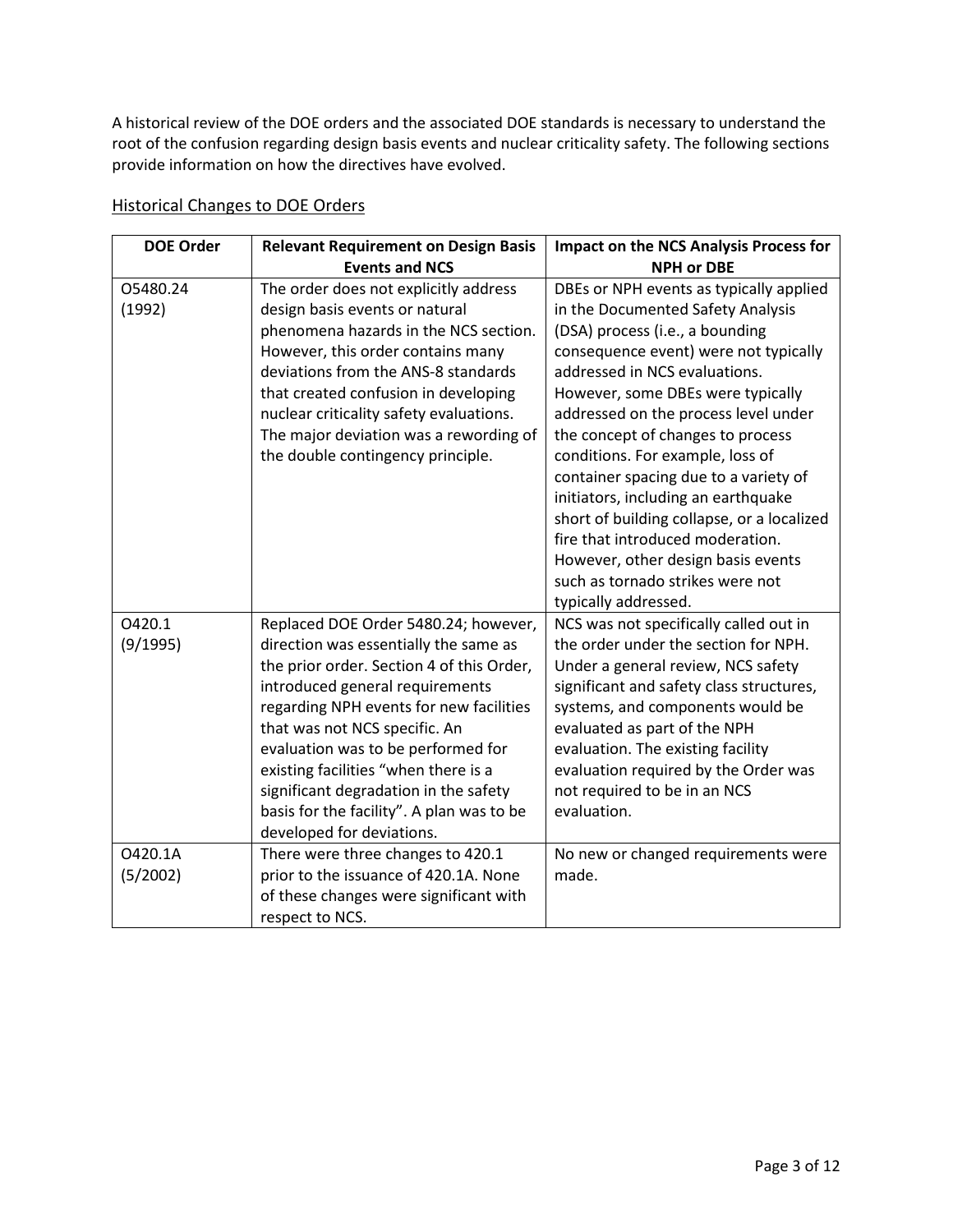| <b>DOE Order</b> | <b>Relevant Requirement on Design Basis</b> | <b>Impact on the NCS Analysis Process for</b> |
|------------------|---------------------------------------------|-----------------------------------------------|
|                  | <b>Events and NCS</b>                       | <b>NPH or DBE</b>                             |
| O420.1B          | This revision implemented a major shift     | No new specific NCS requirement with          |
| (12/2005)        | to use the ANS-8 series of national         | regards to NPH or design basis events         |
|                  | standards as is. Specific language          | were stated. Language in Chapter IV           |
|                  | regarding the double contingency            | regarding NPH was modified to a minor         |
|                  | principle and the mandatory                 | extent, with the rewording of the             |
|                  | implementation of recommendations           | primary requirement. The primary              |
|                  | in the ANS-8 series of standards was        | requirement now reads (emphasis               |
|                  | removed. However, language stating          | added): "DOE facilities and operations        |
|                  | "No single credible event or failure can    | must be analyzed to ensure that SSCs          |
|                  | result in a criticality" remained.          | and personnel will be able to perform         |
|                  |                                             | their intended safety functions               |
|                  |                                             | effectively under the effects of NPH."        |
|                  |                                             | The requirement to evaluate existing          |
|                  |                                             | DOE facilities and establish a plan for       |
|                  |                                             | mitigating deficiencies, remained in the      |
|                  |                                             | order.                                        |
|                  |                                             |                                               |
|                  |                                             | While no specific mention of NCS is in        |
|                  |                                             | Chapter IV, safety significant or safety      |
|                  |                                             | class Structures, Systems, or                 |
|                  |                                             | Components (SSCs) relied upon for NCS         |
|                  |                                             | would have been evaluated under               |
|                  |                                             | Chapter IV, as required since the             |
|                  |                                             | issuance of the original order. The NPH       |
|                  |                                             | evaluation is not required to be              |
|                  |                                             | addressed in an NCS evaluation.               |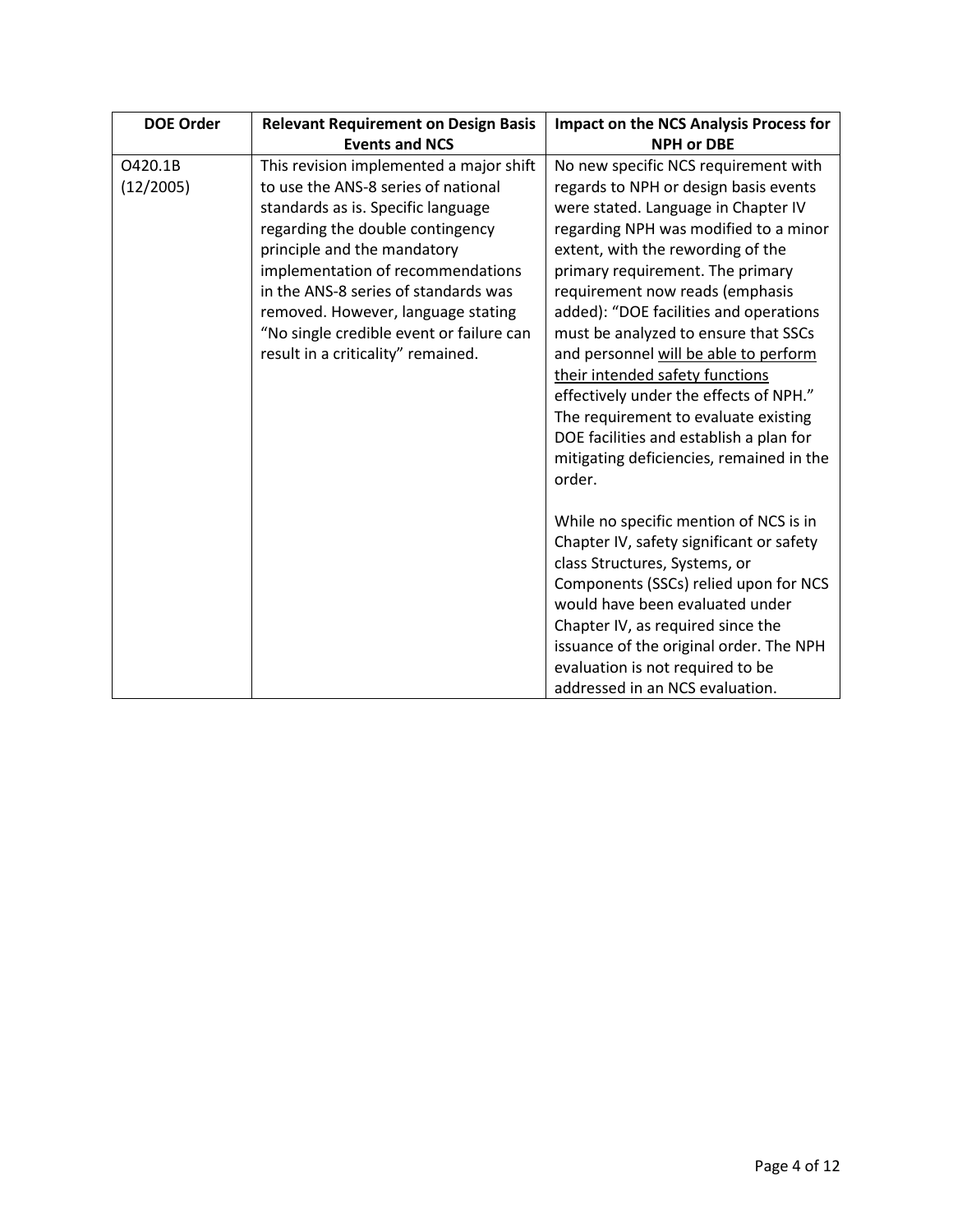| <b>DOE Order</b> | <b>Relevant Requirement on Design Basis</b> | <b>Impact on the NCS Analysis Process for</b> |
|------------------|---------------------------------------------|-----------------------------------------------|
|                  | <b>Events and NCS</b>                       | <b>NPH or DBE</b>                             |
| O420.1C          | This order invoked for the first time the   | Chapter III, 3.f was created that now         |
| (12/2012)        | application of DOE-STD-1020-2012 for        | requires design basis events (which           |
|                  | new facility design and for evaluating      | includes NPH) to be specifically              |
|                  | an existing facility's ability to meet NPH  | addressed in NCS evaluations. The             |
|                  | criteria. A new requirement regarding       | common interpretation is to invoke the        |
|                  | NCS evaluation of design basis events       | ANSI/ANS-8.1 process analysis methods         |
|                  | was inserted into this version of the       | to the initiating design basis event,         |
|                  | order.                                      | making the design basis event                 |
|                  |                                             | potentially subject to evaluation under       |
|                  |                                             | the double contingency principle of           |
|                  |                                             | ANSI/ANS-8-1 (this is explained later in      |
|                  |                                             | the report). The proper approach is to        |
|                  |                                             | evaluate the impact that DBEs have on         |
|                  |                                             | process conditions; not the application       |
|                  |                                             | of the process analysis methods to the        |
|                  |                                             | DBE itself. Furthermore the specific          |
|                  |                                             | language of the Order precludes NCS           |
|                  |                                             | SSCs from being approved under the            |
|                  |                                             | mitigation plan of Chapter IV. Any non-       |
|                  |                                             | conformance to Chapter III, 3.f is now        |
|                  |                                             | subject to a formal exemption requiring       |
|                  |                                             | concurrence by the Central Technical          |
|                  |                                             | Authority.                                    |

# <span id="page-5-0"></span>Historical Changes to DOE Standards Specific to NPH

| <b>DOE Standard</b>     | <b>Relevant Requirement on Design Basis</b><br><b>Events and NCS</b>                                                                          | <b>Impact on the NCS Analysis Process for</b><br><b>NPH or DBE</b>                                                                                                                                                                                                                                                                                                     |
|-------------------------|-----------------------------------------------------------------------------------------------------------------------------------------------|------------------------------------------------------------------------------------------------------------------------------------------------------------------------------------------------------------------------------------------------------------------------------------------------------------------------------------------------------------------------|
| STD-1021-93<br>(7/1993) | The standard does not address NCS<br>SSCs explicitly. It provides information<br>on how to categorize design criteria for<br>SSCs in general. | This standard indicates that SSCs for<br>NCS would be in the Performance<br>Category (PC)-2 because the SSC<br>"performs emergency functions to<br>preserve health and safety of workers<br>as defined in Section 2.4(d)." The event<br>would not rise to PC-3 because dose<br>would not exceed SSC evaluation<br>guidelines (i.e., 25 rem at the public<br>boundary). |
| STD-1023-95<br>(3/1995) | This standard established the NPH<br>assessment criteria and loading factors<br>to apply in design.                                           | This standard has no specific<br>requirements for NCS.                                                                                                                                                                                                                                                                                                                 |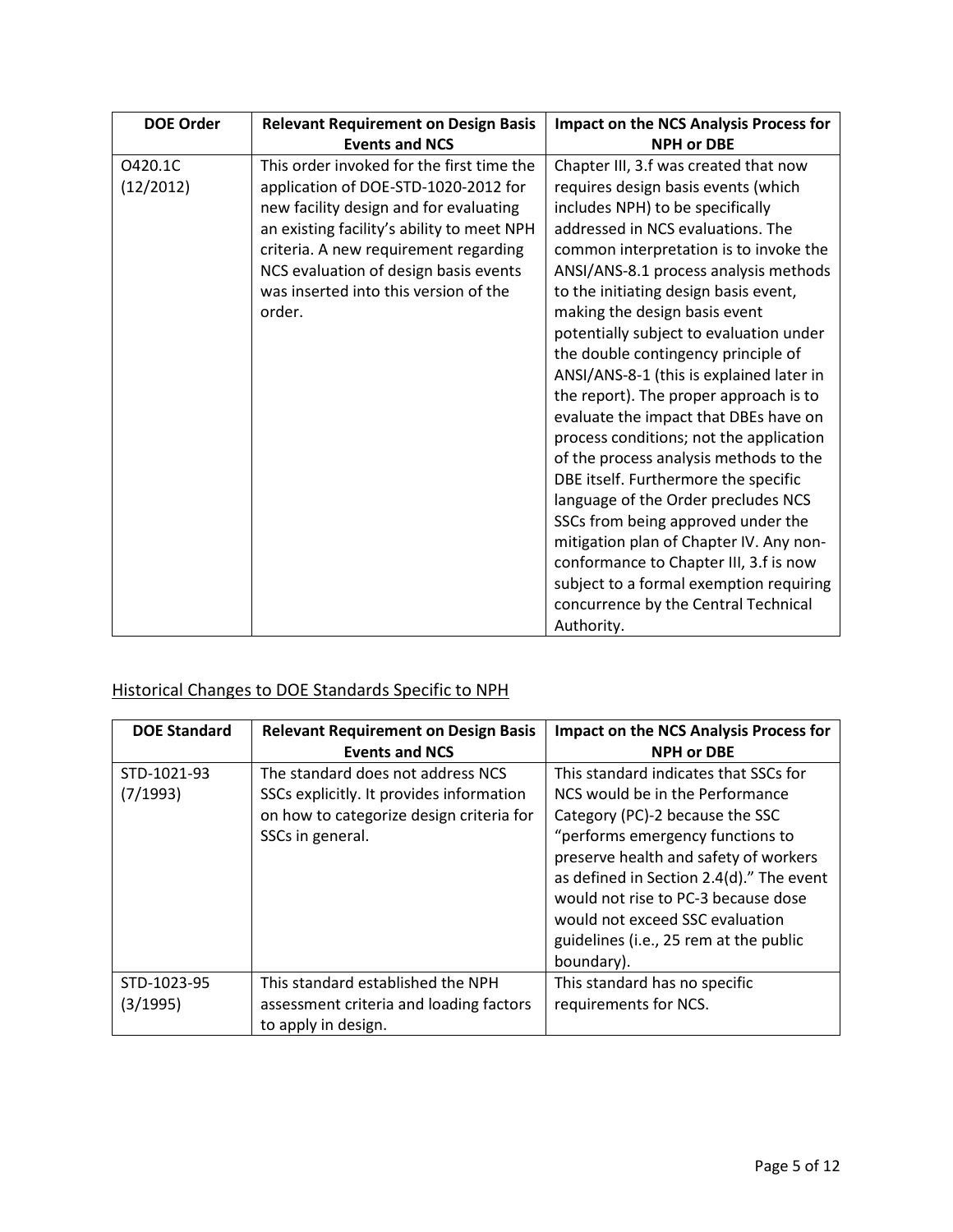| <b>DOE Standard</b>       | <b>Relevant Requirement on Design Basis</b>                                                                                                                                                                                                                                                                                                                                                                                                                                                                                                                                                                                                                                                                                                                                                                                                                                                                                                                                                                                                                                                                                                                                                                                                                                                                                                                                    | <b>Impact on the NCS Analysis Process for</b>                                                                                                                                                                                                                                                                                                                                                                                                                                                                                                                                                                                                                                                                                                                                              |
|---------------------------|--------------------------------------------------------------------------------------------------------------------------------------------------------------------------------------------------------------------------------------------------------------------------------------------------------------------------------------------------------------------------------------------------------------------------------------------------------------------------------------------------------------------------------------------------------------------------------------------------------------------------------------------------------------------------------------------------------------------------------------------------------------------------------------------------------------------------------------------------------------------------------------------------------------------------------------------------------------------------------------------------------------------------------------------------------------------------------------------------------------------------------------------------------------------------------------------------------------------------------------------------------------------------------------------------------------------------------------------------------------------------------|--------------------------------------------------------------------------------------------------------------------------------------------------------------------------------------------------------------------------------------------------------------------------------------------------------------------------------------------------------------------------------------------------------------------------------------------------------------------------------------------------------------------------------------------------------------------------------------------------------------------------------------------------------------------------------------------------------------------------------------------------------------------------------------------|
|                           | <b>Events and NCS</b>                                                                                                                                                                                                                                                                                                                                                                                                                                                                                                                                                                                                                                                                                                                                                                                                                                                                                                                                                                                                                                                                                                                                                                                                                                                                                                                                                          | <b>NPH or DBE</b>                                                                                                                                                                                                                                                                                                                                                                                                                                                                                                                                                                                                                                                                                                                                                                          |
| STD-1020-2002<br>(1/2002) | The first issuance of this standard<br>states NCS SSCs should be either PC-3<br>or 4 (Appendix B-2). This is based on<br>reference to DOE G 420.1-2, Section<br>6.1, Paragraph 4, which states that PC-3<br>SSCs would prevent or mitigate<br>criticality accidents. It is important to<br>note that this standard and DOE G<br>420.1-2 separate out a criticality<br>accident apart from the consequence<br>based graded approach.                                                                                                                                                                                                                                                                                                                                                                                                                                                                                                                                                                                                                                                                                                                                                                                                                                                                                                                                            | The standard applies a PC for SSCs, but<br>the NCS process analysis method is not<br>affected. However, the precedent is set<br>for establishing the design criteria at<br>PC-3. The CSSG issued Tasking Report<br>2010-01 that addresses this standard<br>and provided recommendations to the<br>DOE to address concerns.                                                                                                                                                                                                                                                                                                                                                                                                                                                                 |
| STD-1020-2012<br>12/2012  | This revision was invoked as a<br>mandatory standard in DOE O 420.1C.<br>Section 2.2.2 of the standard states<br>that the NPH Design Category (NDC) is<br>to be determined based on the severity<br>of unmitigated consequences using the<br>categorization methodology given in<br>Appendix A of DOE-STD-1189-2008.<br>These criteria would place a criticality<br>accident at NDC-1 or 2, depending on<br>the fissionable material process.<br>Section 2.2.2 also states that the only<br>time to consider NDC-3 for SSCs is if the<br>worker is required to remain in the<br>facility for safety related purposes.<br>Contrary to Section 2.2.2, Section 2.3.7<br>provides explicit requirements for NCS.<br>This section states that "Credible<br>design basis NPH events for the<br>purposes of criticality process analysis<br>are those equivalent to NDC-3." The<br>section then goes on to state: " SSCs<br>whose safety function establishes<br>single contingency for NPH shall be<br>designed to a NPH Design Category<br>NDC-3 and appropriate limit states (i.e.,<br>SSCs whose NPH-initiated failure alone<br>can lead directly to a criticality accident<br>shall be designed to NDC-3 "<br>Also note that not all NCS SSCs were<br>designated as either safety-significant<br>or safety-class. These portions of the<br>standard would apply to all NCS SSCs. | The combination of DOE O 420.1C and<br>this standard set up a difficult set of<br>analysis parameters for NCS. The<br>statement that an NDC-3 event is<br>credible (never mind that it is a design<br>category with performance criteria),<br>would mean that SSCs designed to PC-2<br>or NDC-2 could fail under the<br>associated NPH event. It also invokes<br>NPH events such as tornados that were<br>not required to be evaluated for any<br>other NDC-2 SSC. Furthermore, SSCs<br>designed to NDC-2 may have to be<br>upgraded to meet system interaction<br>criteria if they could impact an NDC-3<br>NCS SSC.<br>The CSSG provided some interim<br>guidance regarding this standard in the<br>Report for Tasking 2015-04, to aid NCS<br>engineers in implementing this<br>standard |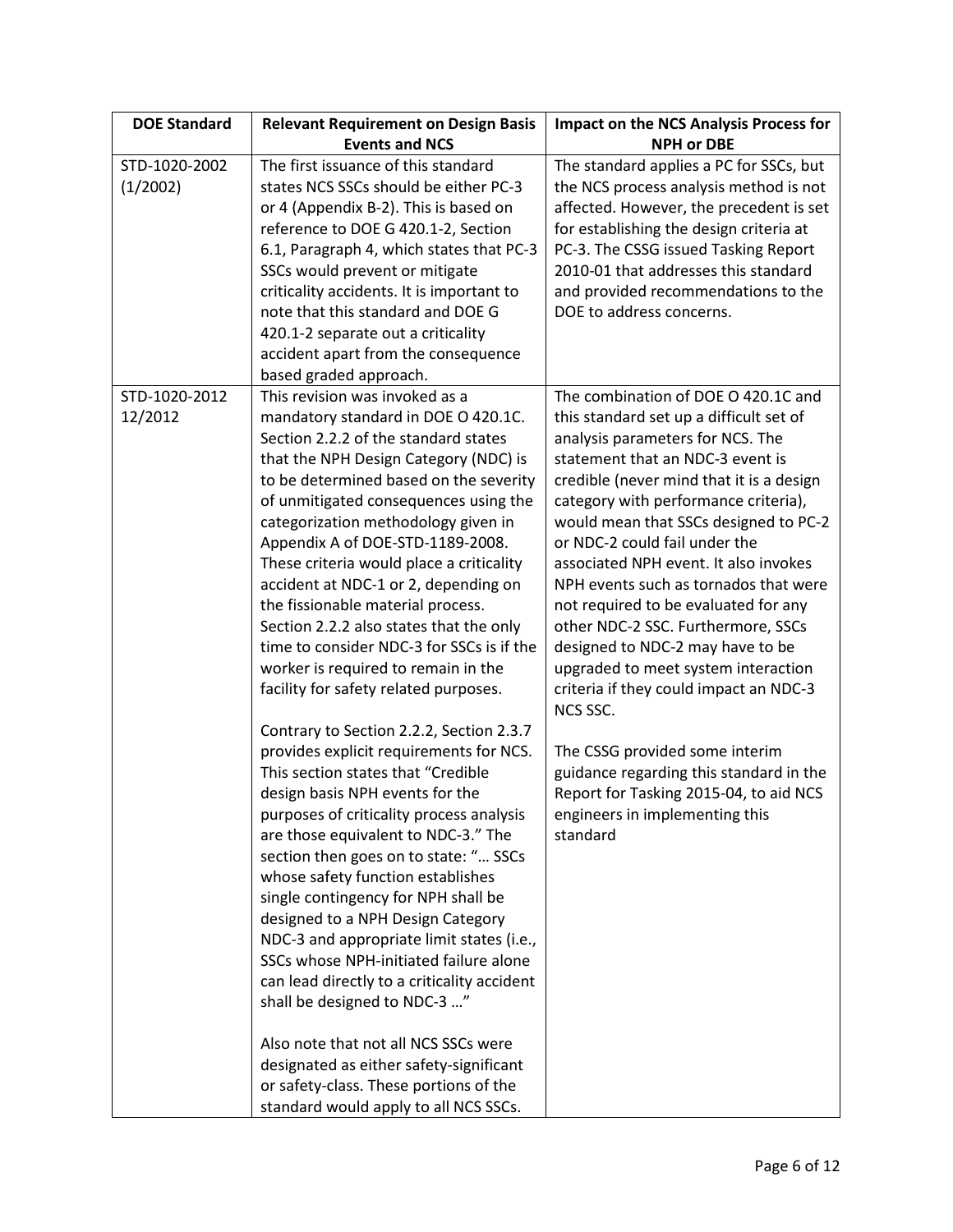| <b>DOE Standard</b> | <b>Relevant Requirement on Design Basis</b> | <b>Impact on the NCS Analysis Process for</b> |
|---------------------|---------------------------------------------|-----------------------------------------------|
|                     | <b>Events and NCS</b>                       | <b>NPH or DBE</b>                             |
| STD-1020-2016       | This version of the standard directly       | Although this eliminated the NDC-3            |
| (12/2016)           | incorporated the categorization             | "event", DOE O 420.1C still mandates          |
|                     | methodology given in Appendix A of          | that design basis events be analyzed in       |
|                     | DOE-STD-1189-2008. It also deleted all      | NCS evaluations as part of the process        |
|                     | reference to NCS in recognition that        | analysis requirement.                         |
|                     | the consequences of a criticality           |                                               |
|                     | accident should drive the NDC in the        |                                               |
|                     | same method as for all other nuclear        |                                               |
|                     | safety SSCs.                                |                                               |

# <span id="page-7-0"></span>Historical Changes to DOE-STD-3007

| <b>DOE Standard</b> | <b>Relevant Requirement on Design Basis</b>                                                                                                                                                                                                                                                                                                                   | <b>Impact on the NCS Analysis Process for</b> |
|---------------------|---------------------------------------------------------------------------------------------------------------------------------------------------------------------------------------------------------------------------------------------------------------------------------------------------------------------------------------------------------------|-----------------------------------------------|
|                     | <b>Events and NCS</b>                                                                                                                                                                                                                                                                                                                                         | <b>NPH or DBE</b>                             |
| STD-3007-93         | This first issuance of the standard                                                                                                                                                                                                                                                                                                                           | Establishes the first set of guidelines for   |
| (11/1993)           | established guidelines for preparing                                                                                                                                                                                                                                                                                                                          | NCS evaluations.                              |
|                     | criticality safety evaluations. There is                                                                                                                                                                                                                                                                                                                      |                                               |
|                     | no mention of "design basis accidents                                                                                                                                                                                                                                                                                                                         |                                               |
|                     | or events", or of NPH.                                                                                                                                                                                                                                                                                                                                        |                                               |
| STD-3007-2007       | This version refined the guidelines, but                                                                                                                                                                                                                                                                                                                      | No requirements or guidelines were            |
| (02/2007)           | as stated in Section 1, " This standard                                                                                                                                                                                                                                                                                                                       | specifically provided for NPH or design       |
|                     | imposes no new criticality safety                                                                                                                                                                                                                                                                                                                             | basis events.                                 |
|                     | requirements." The revision did add                                                                                                                                                                                                                                                                                                                           |                                               |
|                     | additional guidance on categorizing                                                                                                                                                                                                                                                                                                                           |                                               |
|                     | NCS SSCs as safety significant or safety                                                                                                                                                                                                                                                                                                                      |                                               |
|                     | class for the Documented Safety                                                                                                                                                                                                                                                                                                                               |                                               |
|                     | Analysis. Additionally, a section                                                                                                                                                                                                                                                                                                                             |                                               |
|                     | regarding "Beyond Design Basis"                                                                                                                                                                                                                                                                                                                               |                                               |
|                     | accidents was added. However, this                                                                                                                                                                                                                                                                                                                            |                                               |
|                     | section was limited to the criticality                                                                                                                                                                                                                                                                                                                        |                                               |
|                     | accident and its initiators.                                                                                                                                                                                                                                                                                                                                  |                                               |
| STD-3007-2017       | This standard recognized the confusion                                                                                                                                                                                                                                                                                                                        | This is a major new set of guidelines for     |
| (12/2017)           | created by other DOE standards                                                                                                                                                                                                                                                                                                                                | NCS.                                          |
|                     | regarding NCS and design basis events                                                                                                                                                                                                                                                                                                                         |                                               |
|                     | and that "The concept of "design basis                                                                                                                                                                                                                                                                                                                        |                                               |
|                     |                                                                                                                                                                                                                                                                                                                                                               |                                               |
|                     |                                                                                                                                                                                                                                                                                                                                                               |                                               |
|                     |                                                                                                                                                                                                                                                                                                                                                               |                                               |
|                     |                                                                                                                                                                                                                                                                                                                                                               |                                               |
|                     |                                                                                                                                                                                                                                                                                                                                                               |                                               |
|                     |                                                                                                                                                                                                                                                                                                                                                               |                                               |
|                     |                                                                                                                                                                                                                                                                                                                                                               |                                               |
|                     |                                                                                                                                                                                                                                                                                                                                                               |                                               |
|                     | events" is not explicitly addressed<br>within the ANSI/ANS-8 series of<br>standards under the process analysis<br>requirement." This version of the<br>standard provides guidelines on how to<br>evaluate design basis or NPH events.<br>These guidelines bring the NCS analysis<br>of design basis events in line with other<br>nuclear safety applications. |                                               |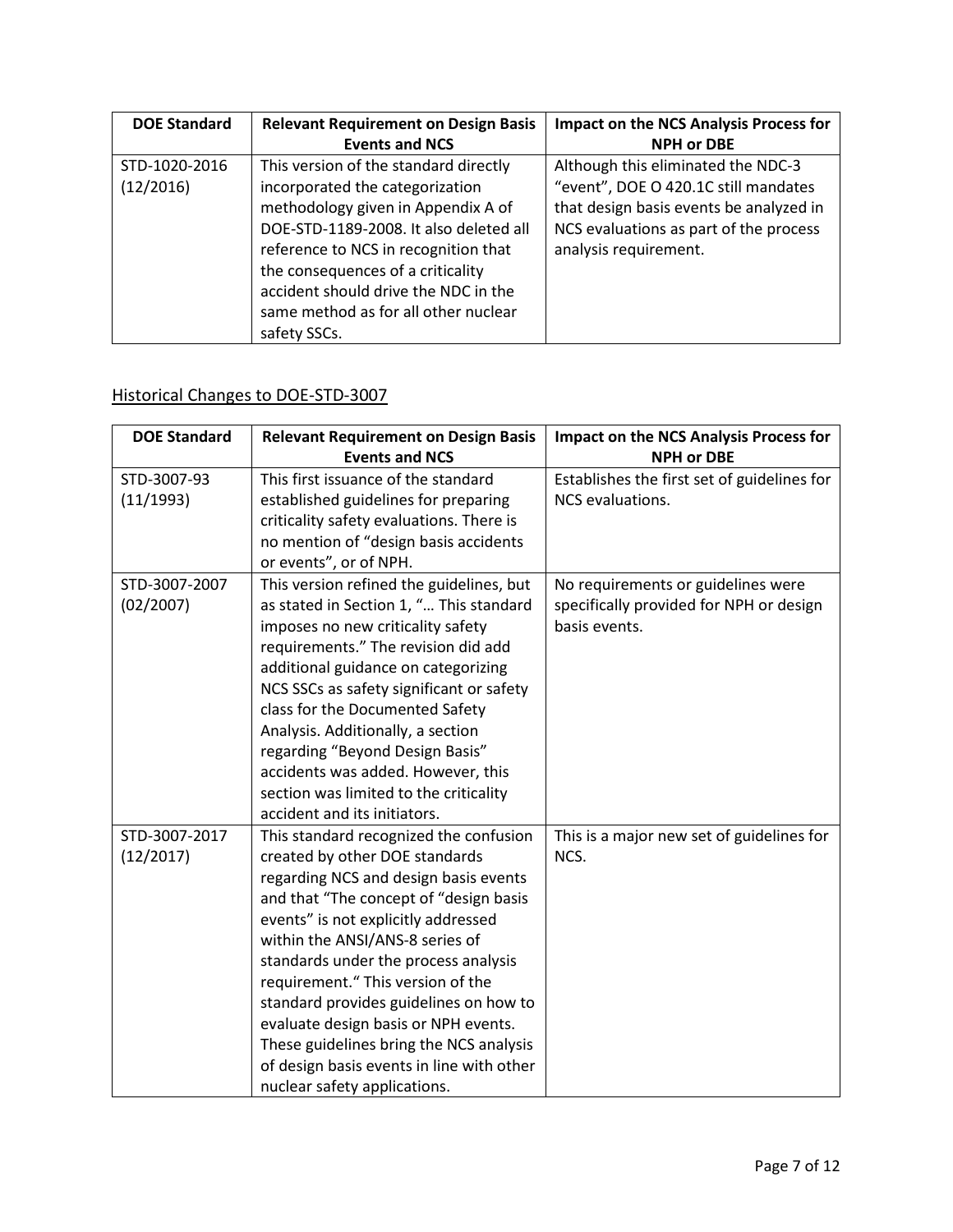## <span id="page-8-0"></span>**Discussion of Issue**

A review of the DOE Orders and Standards shows the following:

- 1. There has been a stated expectation, if not requirement, that NCS SSCs be designed to PC-3/NDC-3 from 2000 through 2016. This requirement is above and beyond how all other radiological hazards are categorized (by consequence).
- 2. In 2017, the DOE Standards relevant to NPH were revised to treat NCS the same as all other radiological hazards, by consequence severity. The formal recognition of NCS as fundamentally a worker hazard, establishes that the NDC for NCS SSCs is either NDC-1 or 2.
- 3. DOE Order 420.1C, Chapter III, 3.f, has not been changed to reflect the changes in the standards. The requirement invokes actions beyond the NCS process analysis requirement and requires approval of deficiencies in design to be different than that for all other NPH design deficiencies noted in Chapter IV of the Order. It is also inconsistent with DOE-STD-1020-2016 regarding application to safety SSCs.

Additional discussion on Item 3, follows.

For new construction, the radiological consequences determine the NDC, and for seismic events the safety function establishes the limit state. Under DOE-STD-1020-2016, this is true for all nuclear safety items, including NCS SSCs. However, the concept of identifying SSCs and their NDC and associated limit state is not addressed in the ANS-8 series of standards. DOE-STD-3017-2017 provides guidance on this topic and how to integrate the information from a design basis event into the process analysis. Additional guidance in DOE-STD-3007-2017 would be useful to clarify that not all NCS related SSCs are required to be designed to a specific NDC. The process analysis, informed by the effects on process changes by a design basis event, may conclude that subcriticality is still maintained regardless of the NDC of the SSCs.

For existing facilities, an NPH evaluation is performed to determine the performance capability of the SSCs, which is then compared to the consequence based NDC (or PC) that the SSCs should be at. If the analyzed performance matches the NDC, no further analysis is performed, and the design basis event is documented in the DSA. If the SSCs do not meet the NDC, a mitigation plan is developed in accordance with DOE Order 420.1C, Chapter IV, and the risk associated with the design basis event is documented in the DSA.

However, for NCS SSCs additional analysis is required by Chapter III, 3.f to evaluate NCS SSCs as part of the ANSI/ANS-8.1 process analysis requirement and documented in the NCS evaluation. Most NCS evaluations within the DOE complex rely on use of the double contingency principle to ensure subcriticality because the history of DOE orders and standards mandated that approach from 1992 (DOE-Order 5480.24) to 2017 (DOE-STD-3007-2017). As such, this method is ingrained in most, if not all DOE NCS programs. DOE-STD-3007-2017 now allows the use of other methods that demonstrate subcriticality, consistent with ANSI/ANS-8.1.

When it comes to NPH events (or other design basis events), the establishment of what constitutes a credible abnormal change in a process condition becomes problematic because the extent of the event may well affect many other SSCs through system interaction effects that are difficult to predict.

The performance criteria and the NPH Design Criteria establish targets for exceedance probabilities. A PC-2/NDC-2 is equivalent to a 4x10<sup>-4</sup> exceedance probability. A PC-3/NDC-3 goal is 1x10<sup>-4</sup>. SDC-1, SDC-2,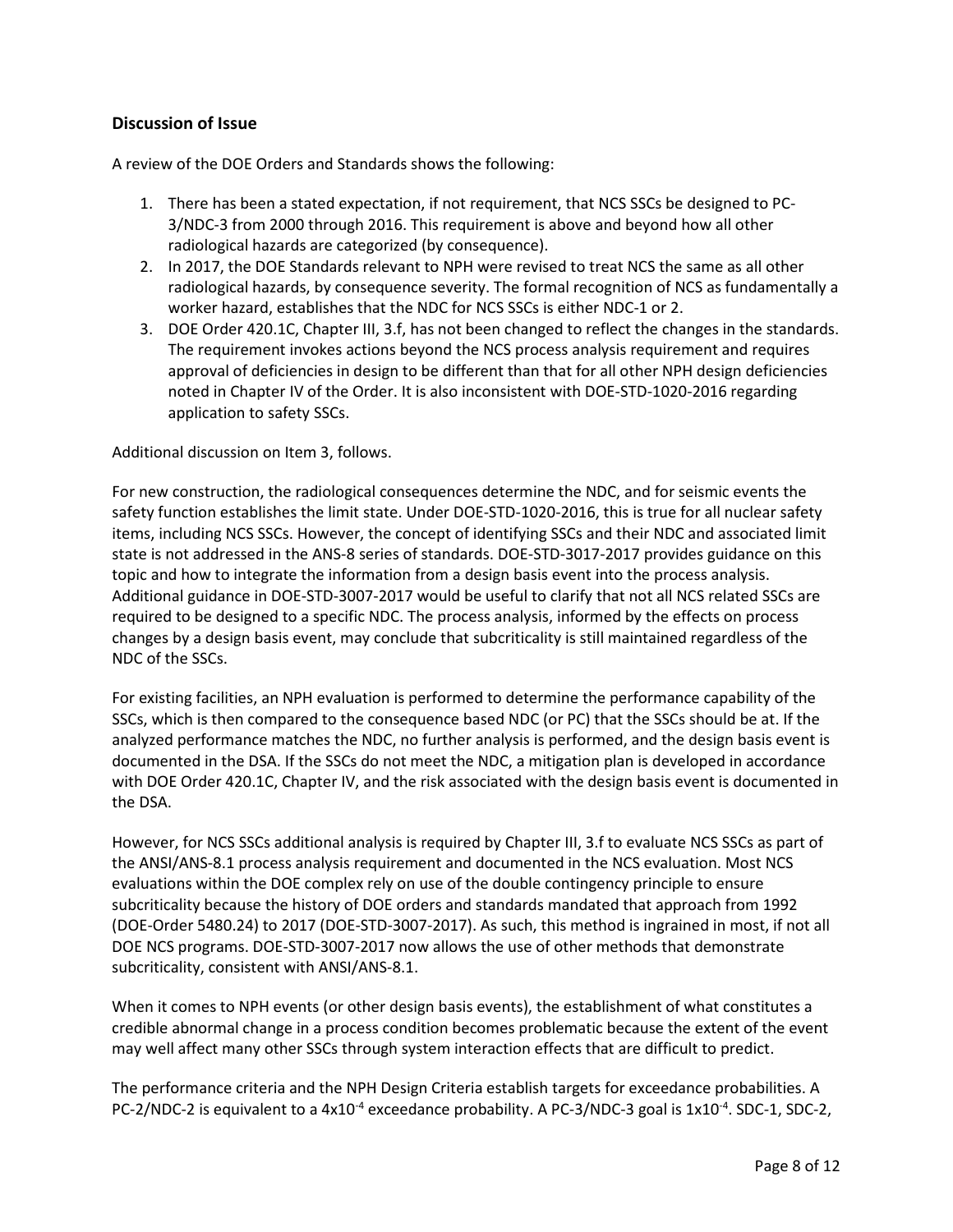and SDC-3 use a 2500-year (mean) return earthquake event but apply different design criteria. Figure 1 illustrates the seismic performance goal through a plot of exceedance probability against the peak ground acceleration. These exceedance probabilities may be construed in the process analysis to be credible upsets (i.e., failure of an SSC to meet its performance goal is credible), especially if using conventional nuclear safety definitions for frequency bins.

For other (non-NCS) nuclear hazards, the accident establishes a design category based on consequence and the DSA establishes that SSCs meeting the design category provide sufficient protection as allowed by DOE-STD-3009-2014. Any postulation of the SSC failing its design criteria or that the NPH event is a more severe hazard, constitutes a beyond design basis event evaluation. A beyond design basis is not a concept in the NCS process analysis methods. However, in NCS space, credible abnormal conditions are designated as those to which the facility was designed to meet. Events beyond this design (or evaluation) basis are not considered credible as part of the process analysis requirement in ANSI/ANS-8 standards. Accordingly, DOE-STD-3007-2017 provides guidance to address these topics.



*Figure 1 - Illustration of SDC performance goals.*

An NDC-3 event was declared to be credible under prior DOE requirements. If a facility's evaluated performance or design criterion is less than NDC-3, the NCS engineer is placed into a near impossible position to evaluate a seismic event that could now cripple the building. This is beyond the concept of an NCS process analysis. One example response to this situation was a DOE nuclear facility that postulated in the DSA that the potential existed for a post seismic criticality accident in a facility may occur if the earthquake forces exceeded the structural design. The conclusion in the DSA was that a criticality accident could not be precluded. No further evaluation was performed. This was approvable in the DSA by the Head of Field Element prior to DOE Order 420.1C. After issuance of DOE Order 420.1C, such a conclusion requires an exemption and is no longer approvable by the Head of Field Element.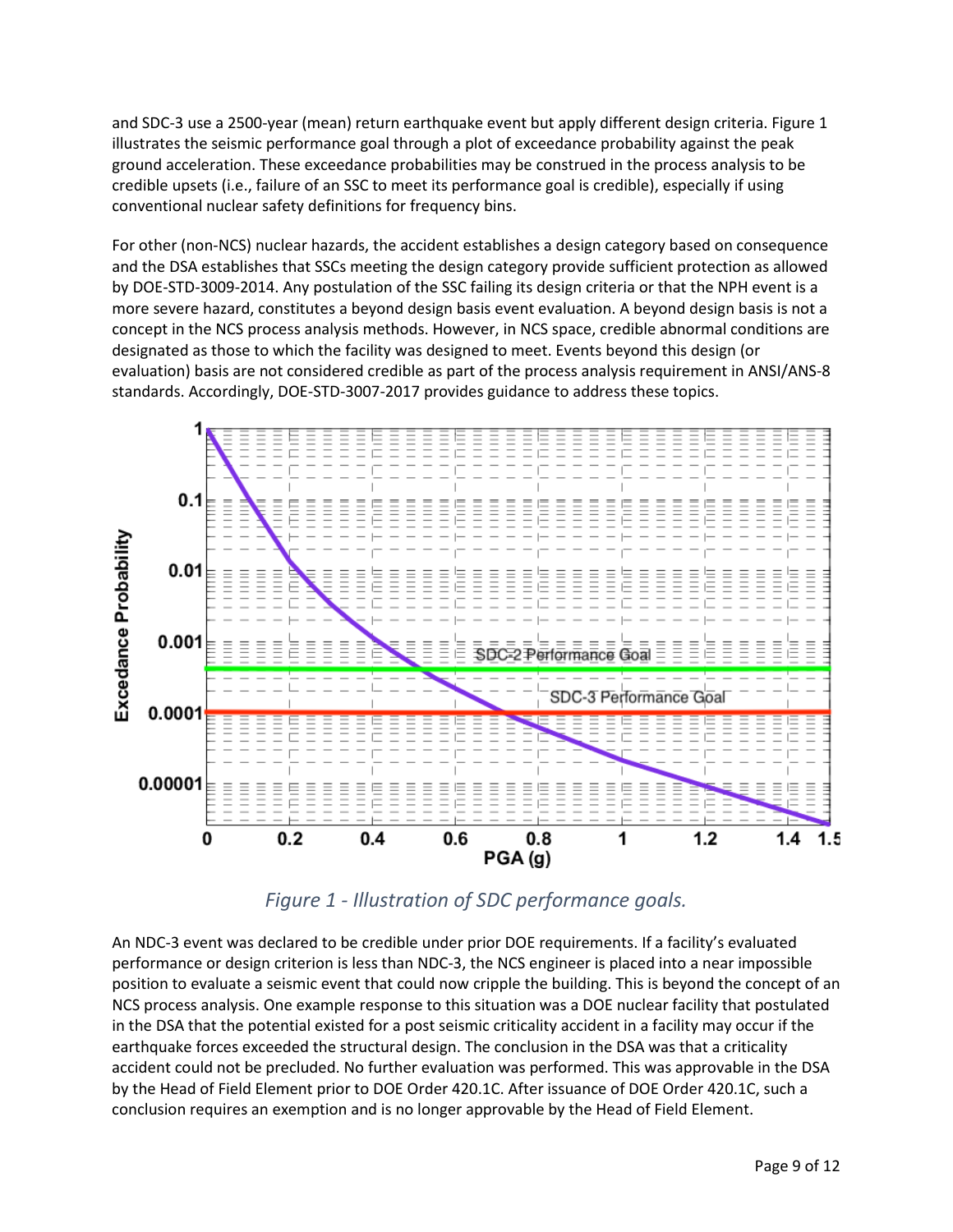If an NCS analyst were to attempt to address a facility with less than an NDC-3 performance goal, the application of the double contingency principle (as defined in DOE standards at the time) could require some other nuclear parameter to be controlled post seismic. Such a requirement could drive the design to beyond an SDC-3 performance goal, which is contrary to DOE-STD-1189. Another possible impact is that it could drive many of the non-safety systems to SDC-3 to protect other nuclear parameters because of potential system interaction. Either approach is very expensive and contrary to how other radiological hazards are evaluated.

Furthermore, DOE Order 420.1C (and its predecessors), requires a 10-year review of NPH data, criteria, and assessment methods. The Chapter IV, Section 3.d(2) of the order states:

*(2) If a new assessment of NPH indicates deficiencies in existing SSC design, a plan for upgrades must be developed and implemented on a prioritized schedule, based on the safety significance of the upgrades, time or funding constraints, and mission requirements. The upgrade plans must also be submitted to the DOE Head of Field Element for approval. Sections 9.3 and 9.4 of DOE-STD-1020- 2016 contain guidance on performing upgrade evaluations.*

Any deficiencies in existing facilities are handled through this plan, as approved by the DOE Head of Field Element. However, if the deficiency involves an NCS SSC, this plan is not sufficient to comply with Chapter III, 3.f, which now requires an exemption because subcriticality may not be ensured through the process analysis. The treatment between NCS and other nuclear safety SSCs is inconsistent.

It is agreed to by the CSSG, that if NCS SSCs cannot meet the appropriate NDC for a criticality accident, either the basis for subcriticality must still be demonstrated (e.g., through analysis) or that the risk of the single-contingent event should be documented and addressed appropriately so that the DOE is advised of the risk. This does not mean that the NCS Evaluation is the only acceptable document for this purpose. A facility level document used as part of the NPH review specified in DOE Order 420.1C, Chapter IV.d could suffice. Presently, the wording of the Order implies that the evaluation of design basis events must be part of the NCS Evaluation.

The relevant DOE Standards (e.g., DOE-STD-1020, 1189, 3007, and 3009) have been revised to treat NCS hazards the same as other radiological hazards, including design basis events and NPH. DOE Order 420.1C has not been revised to address these changes.

## <span id="page-10-0"></span>**Proposed Resolution**

The CSSG recommends the following to the DOE to resolve the wording in DOE Order 420.1C:

- 1. Revise DOE Order 420.1C as follows:
	- a. Change the approval authority for NCS analysis of design basis events to the Head of Field Element, consistent with the approval of all other nuclear safety analyses (e.g., DSA)
	- b. Insert a provision that design basis events shall be evaluated by NCS and that an acceptable methodology is contained in DOE-STD-3007. The provision should also state that the method to document this evaluation could be described in the NCS Program Description Document required by DOE Order 420.1C, which would receive approval by the Head of Field Element.
	- c. Insert a provision that for NPH events, any deficiencies may be addressed through the existing facility NPH assessment upgrade plans as allowed in Chapter IV.4. Any single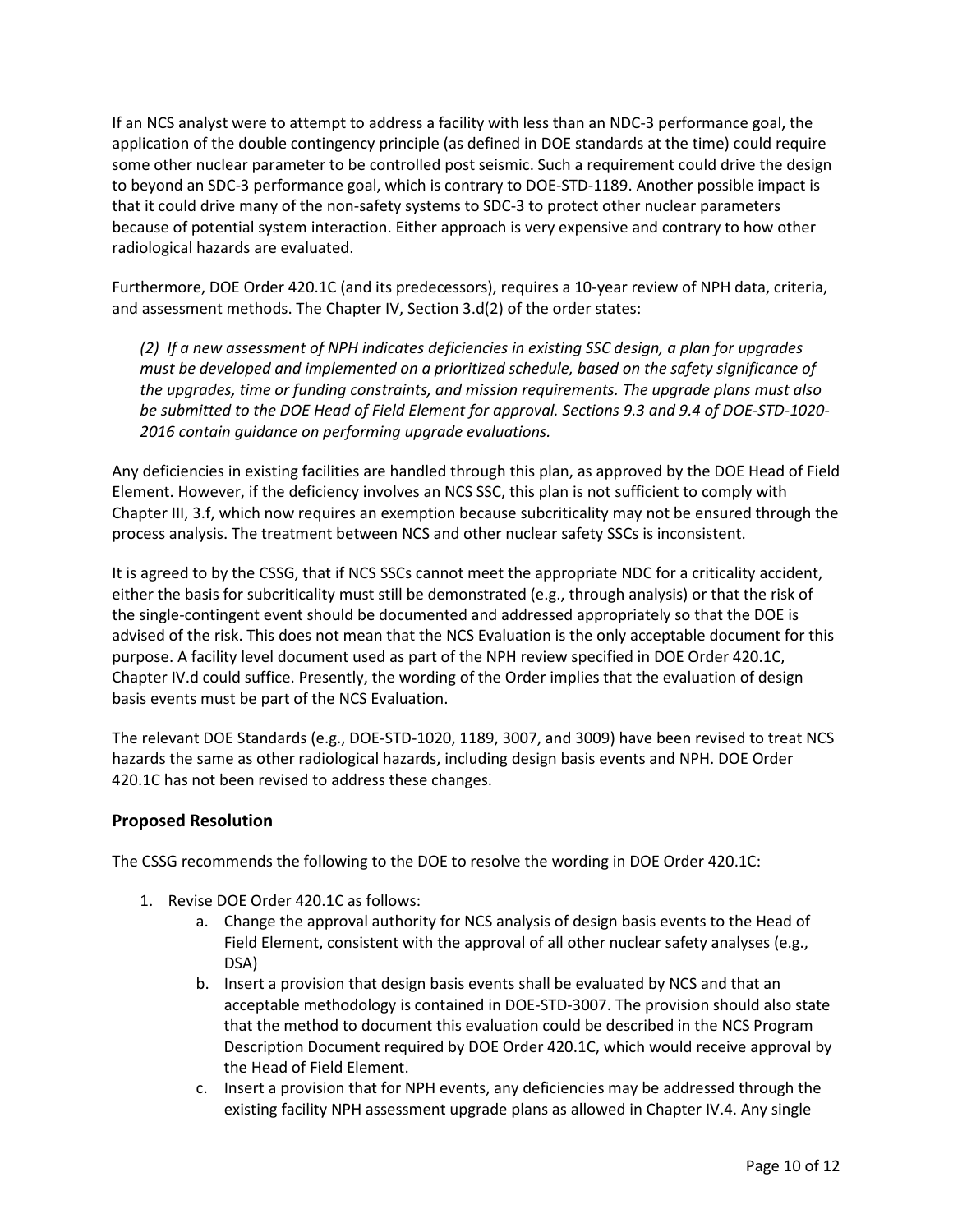contingent Design Basis Events would also be documented in the DSA as required by DOE-STD-3009-2014.

- d. Draft wording/changes to the Order are provided below to communicate intent:
	- Add to Chapter III, Requirement 3(b) the following sentences: "The CSP document must present the methodology to be used when evaluating a design basis event (or evaluation basis event) if the method differs from the guidance of DOE-STD-3007-2017. The CSP must also present how deficiencies in NPH design affecting SSCs with an NPH/NCS safety function will be addressed.
	- Delete Chapter III, Requirement 3.f. The first part of the requirement is the process analysis requirement (i.e., a SHALL statement) of ANSI/ANS-8.1, which must be committed to in the Criticality Safety Program (CSP) document required by Chapter III, 3(a) and (b), and is also required by DOE-STD-3007-2017. The second part of III.3.f regarding design basis events is addressed in the proposed wording change above.
- 2. Revise DOE-STD-3007 as follows:
	- a. Perform a minor change to make the language consistent with the revision to the revised DOE Order 420.1C.
	- b. Revise the design basis event guidelines, if necessary, to be consistent with how other radiological hazards establish design criteria and evaluate such events. (Note: the CSSG believes that such guidance already exists in DOE-STD-3007-2017 but a review is warranted.)
	- c. Provide for the allowance that design basis event evaluations may be documented separately from the criticality safety evaluation described in DOE-STD-3007. This would allow for more efficient inclusion in the NPH review required by DOE Order 420.1C, Chapter IV.

The above recommendations would make the Order consistent with the approaches of the other DOE standards. No other DOE standard or sections of DOE Order 420.1 would require revision.

### <span id="page-11-0"></span>**References**

ANSI/ANS-8.1-2014 (R2018), *Nuclear Criticality Safety in Operations with Fissionable Material Outside Reactors*

DOE-STD-1023-95, *Natural Phenomena Hazards Assessment Criteria*

DOE Order 420.1, 402.1A, 420.1B, 420.1C, *Facility Safety*

DOE Order 5480.24, *Nuclear Criticality Safety*

DOE-STD-1020-93, -2002, -2012, -2016, *Natural Phenomena Hazards Analysis and Design Criteria for DOE Facilities*

DOE-STD-1189-2016, *Integration of Safety into the Design Process*

DOE-STD-3007-93, -2007, -2017, *Preparing Criticality Safety Evaluations at Department of Energy Nonreactor Nuclear Facilities*

DOE-STD-3009-2014, *Preparation of Nonreactor Nuclear Facility Documented Safety Analysis*

NNSA Memo, James J. McConnell to Geoffrey Beausoleil, *Central Technical Authority Position on Considering Design/Evaluation Basis Events in Criticality Safety Evaluations per DOE Order 420.1C, Chg 2, Facility Safety*, dated July 15, 2019